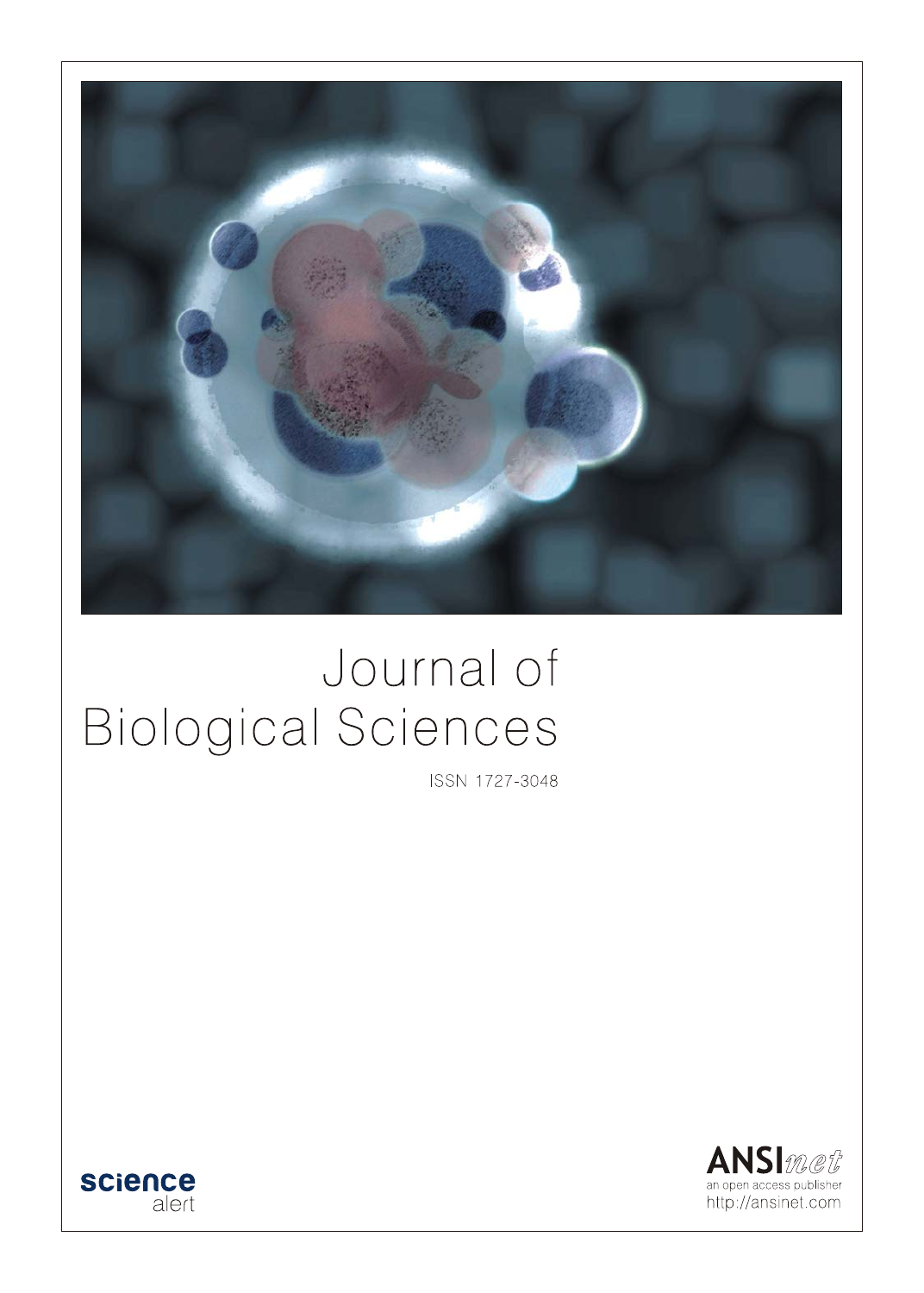#### **OPEN ACCESS Journal of Biological Sciences**

ISSN 1727-3048 DOI: 10.3923/jbs.2020.138.146



## **Research Article Enzymic Milk Clotting Activities of Metalloproteinase Kistomin**

#### $^{\text{\tiny{1}}}$ Jaya Vejayan,  $^{\text{\tiny{1}}}$ Amira Alia Zulkifli,  $^{\text{\tiny{1}}}$ Rupbansraaj Bathmanathan and  $^{\text{\tiny{2}}}$ Halijah Ibrahim

1 Faculty of Industrial Science and Technology, Universiti Malaysia Pahang, Lebuhraya Tun Razak, 26300, Gambang, Kuantan, Pahang Darul Makmur, Malaysia 2 Institute of Biological Sciences, University of Malaya, 50603 Kuala Lumpur, Malaysia

### Abstract

Background and Objectives: The dairy industry is in constant search for newer milk clotting coagulants to substitute rennet due to its growing demands and controversies such as; its origin from young slaughtered animals. Kistomin (EC:3.4.24) is a protease long identified on its role to cleave platelet and fibrinogen. In this study, kistomin discovered to function as a milk coagulant and investigated for its milk clotting activities. Materials and Methods: Kistomin investigated by measuring its Milk Clotting Activity (MCA) and Proteolytic Activity (PA), optimum conditions of pH, temperature, concentrations of enzyme and calcium chloride, exposures to various chelating agents and cofactor ions. **Results:** The MCA of kistomin was 810.44 (SU mL<sup>-1</sup>) and the PA was 1.39 (U mL<sup>-1</sup>), resulted in a ratio of MCA/PA value of 583. The coagulating activity of kistomin on milk was the highest at 0.76 mg mL $^{-1}$  enzyme concentration, 8% (w/v) of CaCl $_2$ concentration, the temperature of 48°C and stable over a wide range of pH 5-7 with activity peaking at pH6.5. The protease completely inhibited by EDTA and 1,10 phenanthroline verifying to be a metalloprotease. The addition of Ba<sup>2+</sup>, Mn<sup>2+</sup> and Ca<sup>2+</sup> significantly increased the enzyme activity but inhibited by Hg<sup>2+</sup>, Pb<sup>2+</sup> and Fe<sup>2+</sup> ions. Kistomin promoted extensive hydrolysis of κ-casein and low level of β-casein cleavage. **Conclusion:** This concluded that kistomin can be used as a milk clotting candidate for the dairy industry.

Key words: Milk coagulation, dairy product, curd, protease, hydrolysis, casein cleavage

Citation: Jaya Vejayan, Amira Alia Zulkifli, Rupbansraaj Bathmanathan and Halijah Ibrahim, 2020. Enzymic milk clotting activities of metalloproteinase kistomin. J. Biol. Sci., 20: 138-146.

Corresponding Author: Jaya Vejayan, Faculty of Industrial Science and Technology, Universiti Malaysia Pahang, Lebuhraya Tun Razak, 26300, Gambang, Kuantan, Pahang Darul Makmur, Malaysia Tel: +609-549 2766

Copyright: © 2020 Jaya Vejayan et al. This is an open access article distributed under the terms of the creative commons attribution License, which permits unrestricted use, distribution and reproduction in any medium, provided the original author and source are credited.

Competing Interest: The authors have declared that no competing interest exists.

Data Availability: All relevant data are within the paper and its supporting information files.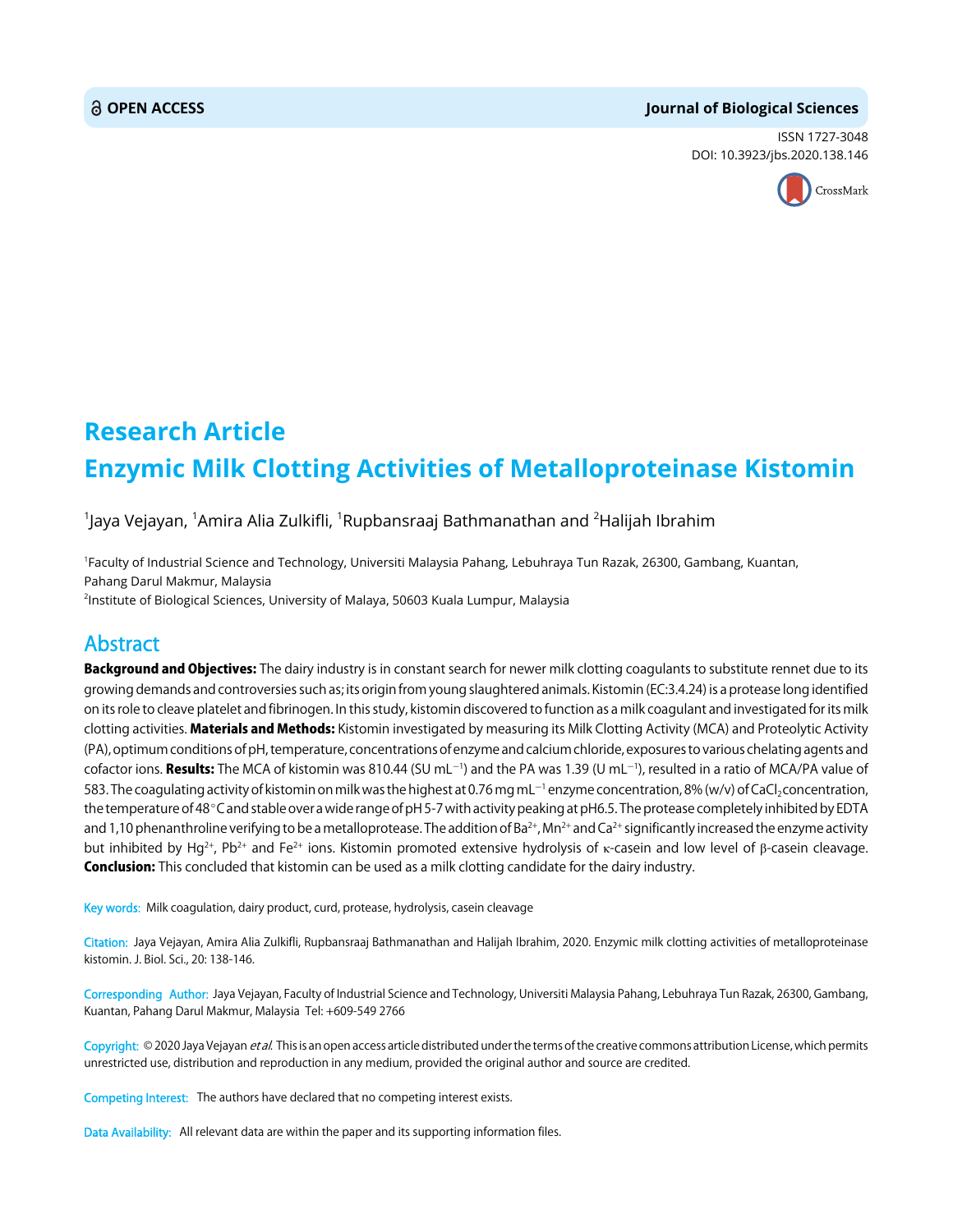#### INTRODUCTION

Milk is made up of 3-4% total protein with approximately 80% of milk protein is casein and will coagulate or clot at isoelectric pH of casein at pH4.6 or driven by protease hydrolysis to form curd (gel-like) and whey (liquid)<sup>1</sup>. Since, the milk coagulation properties significantly affect the yield and quality of dairy products such as cheese or yogurt, they are getting more and more attention in recent years<sup>2</sup>. Enzyme milk clotting can be generally divided into three steps: Activation of milk clotting particles (casein micelles), aggregation of enzyme-modified casein micelles and lastly is the modification for the properties and structure of the coagulum<sup>3</sup>. During the aggregation of casein micelles, the concentration of calcium ions reduces the electrostatic resistance of micelles by neutralizing the surface charge on casein micelles, hence promoting the casein micelles aggregation<sup>4</sup>.

The rennet obtained from calf contains more than 90% of chymosin which is responsible for the milk coagulation of milk to curd in the dairy products industry<sup>5</sup>. Chymosin is a protease secreted in the stomach of young ruminants like calves and kids raising ethical awareness in the slaughtering of such young animals. The advanced technology of recombinant DNA permits the cloning of chymosin using microorganisms<sup>3</sup>. Additionally, genetic engineering can be employed to enhance protein stability and modulate the activity<sup>6</sup>. Genetically modified organism or living modified organism experiencing their challenges suspected to cause allergic reactions prompting Genetically Modified (GM) labeling of such products. In the last decade, there has been an increased demand for cheese consumption and production due to the population explosion<sup>7</sup>. With the increased demands of rennet enzymes, restricted use of animal rennet for certain religions (e.g., porcine rennet for Islam), diets (vegetarianism), safety (bovine spongiform encephalopathy) and activist against genetically engineered foods, other possible alternative sources of rennet are studied and exploited<sup>8</sup>. Kistomin being a homogenous protease allows the opportunity to be studied on its ability to coagulate milk and as an alternative source for rennet.

The final stage of blood coagulation is the conversion of the soluble fibrinogen to the insoluble fibrin-clot<sup>9</sup>. This conversion occurs by the hydrolysis of the protease thrombin of fibrinogen molecule<sup>10</sup>. Meanwhile, for milk clotting, it was stated that K-casein (casein fraction which acts as the substrate of chymosin) is the main protagonist in the primary phase of milk coagulation. According to Rutherfurd and Gill<sup>11</sup>, there are similarities of sequence between fibrinogen γ-chain and K-casein. The clotting of the blood and milk process

possesses a common feature on the action of thrombin on fibrinogen and the action of chymosin on  $K$ -casein. It was suggested that they are having a similar mechanism for these enzymatic cleavages. Both processes are said to involve limited proteolysis where both use protease enzymes to hydrolyze specific linkages<sup>11</sup>. Kistomin cleaves alpha- and gamma-chains of fibrinogen leaving the beta-chain unaffected<sup>12</sup>. It is one of the metalloproteinases extracted from Calloselasma rhodostoma venom. A metalloproteinase is a protease enzyme where the water molecule that is used for hydrolysis is complexed to a metal ion in the catalytic center of the enzyme and the metal ions itself hold in the position by several amino acid residues<sup>13</sup>. Kistomin is a 47446 Da molecular weight monomer of 417 amino acids with zinc bound at positions of 333, 337 and 34312,14. Kistomin being a protease needs to be explored as well for its potential in milk clotting. In this study, Kistomin is known to cleave specific blood protein hence rationalized able to also cleave protein specifically casein in milk. Kistomin was investigated for its important features to coagulate milk to become curd and whey.

#### MATERIALS AND METHODS

**Study area:** This study conducted between Sept, 2017 and Aug, 2019.

Isolation of kistomin using stepwise chromatography techniques: The purification of kistomin to homogeneity done as previously described in Vejayan *et al*.<sup>15</sup>. Briefly, freeze-dried C. rhodostoma venom (purchased from Snake and Reptile Farm, Sungai Batu Pahat, Perlis, Malaysia) fractionated to its active peak using a HiTrap SP FF (GE Healthcare Life Sciences) pre-packed with Sulfopropyl Sepharose Fast Flow, a strong cation connected to the ÄKTAexplorer (Amersham Biosciences, Sweden). A 50 mM ammonium acetate at pH 6.0 and 1.0 M NaCl in 50 mM ammonium acetate at pH 6.0 were the start buffer and elution buffer, respectively. The active fraction from the ion exchange chromatography collected, freeze-dried and consequently desalted by using HiTrap Desalting (GE Healthcare Life Sciences, USA), a prepacked Sephadex G-25 Superfine column. Next, the active fraction eluted from the ion exchange chromatography column was applied onto HiPrep 26/60 Sephacryl S 200 HR pre-packed column (GE Healthcare Life Sciences, USA). The column was equilibrated with 50 mM of ammonium acetate buffer of pH 7 and the elution was carried out using the same buffer with 2 mL sample injection at a flow rate of 1 mL min<sup>-1</sup>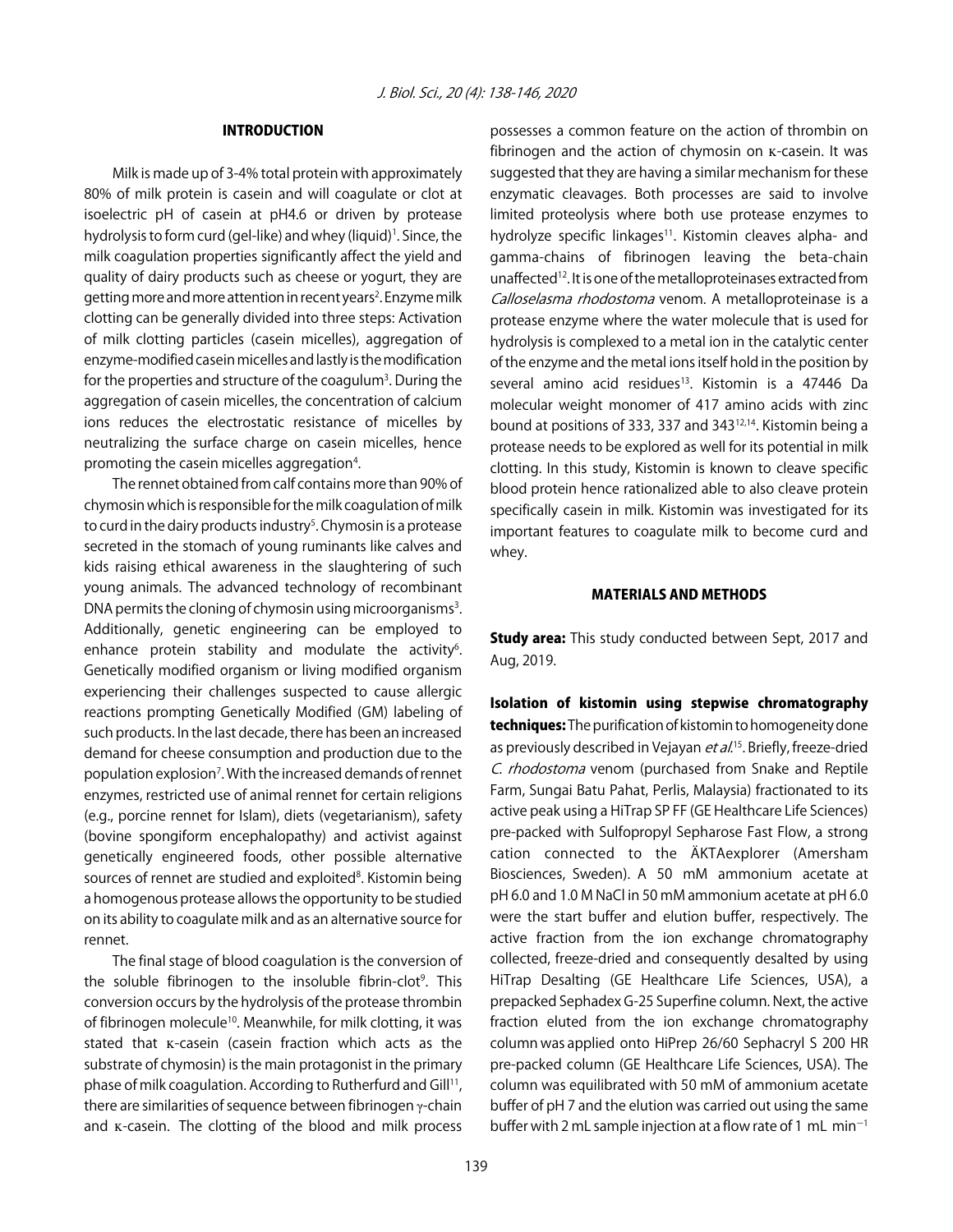to yield kistomin known peak (denoted as peak 5b)<sup>15</sup>. The protein content of the kistomin estimated by using the dye-binding technique of Bradford<sup>16</sup> with Bovine Serum Albumin (BSA) at 2.0 mg mL $^{-1}$  concentration, purchased from Thermo Fisher Scientific, USA.

Milk Clotting Activity (MCA): The milk clotting activity of the kistomin determined by using the method of Arima *et al*.<sup>17</sup> and Majumder *et al.*<sup>18</sup> with few modifications. A 10% (w/v) of BD Difco skim milk (Thermo Fisher Scientific, USA) containing 10 mM of CaCl<sub>2</sub> as a substrate. A total of 1 mL of milk substrate was added to the 0.5 mL enzyme solution at  $35^{\circ}$ C. The milk clotting time was measured according to 3 visible parameters, i.e., viscosity, color changes and the development of white spots<sup>19,20</sup>. Milk clotting activity was expressed in Soxhlet Unit  $(SU \, mL^{-1})$ . One SU was defined as the enzyme amount which clots 1 mL of the substrate within 40 min at  $35^{\circ}$ C. The MCA for coagulant was calculated by using the equation:

$$
MCA = \frac{M \times 35 \times 2400}{E \times t \times T}
$$

Where:

 $M = Volume of substrate (mL)$ 

 $t =$  Clotting time (s)

 $E =$  Volume of enzyme (mL)

 $T =$  Reaction temperature ( $°C$ )

Proteolytic Activity (PA): The proteolytic activity was measured by using 2.5 mL of 1% (w/v) casein (Nacalai Tesque, Japan) in 50 mM potassium phosphate buffer (pH 7.5). The casein solution was equilibrated in a water bath at  $37^{\circ}$ C for 10 min. A total of 0.1 mL kistomin and a blank (without any coagulant) added to the casein preparations and incubated at  $35^{\circ}$ C for 30 min. After incubation, 2.5 mL of 440 mM trichloroacetic acid (Sigma Aldrich, USA) was added to stop the reaction. Then the appropriate volume of enzyme solution was added, also in the blank so that the final volume of enzyme solution in each is 1 mL. The solution was incubated again at  $35^{\circ}$ C for 30 min and was centrifuged at 12000 g for 10 min. A total of 5 mL of 500 mM sodium carbonate (Sigma Aldrich, USA) was added to 2 mL supernatant and 1 mL of Folin and Ciocalteu's phenol reagent (Sigma Aldrich, USA) was added immediately afterward. The absorbance of the solution was measured at 660 nm.

The standard calibration curve of L-tyrosine (Sigma Aldrich, USA) was prepared between range 0.0-0.60 µMoles. In each 2 mL concentration of tyrosine, a total of 5 mL of 500 mM

sodium carbonate and 1 mL of Folin reagent added immediately. The absorbance of the solution was measured at 660 nm by using a UV-V is spectrophotometer.

The calibration curve of L-tyrosine concentration (µMoles) versus Absorbance (660 nm) was constructed and the equation was generated using MS Excel software. The enzyme activity for kistomin calculated by using this equation<sup>19</sup>:

Tyrosine equivalent released  $(\mu$ Moles) $\times$ Activity  $\frac{\text{units}}{\text{mL}}$  =  $\frac{\text{Total in assay (mL)}}{\text{Time of assay (min)} \times \text{process (mL)} \times$ volume used in calometric determination (mL)

Determining optimum parameters of kistomin coagulant:

A total of 1 mL of 10% (w/v) skim milk (BD Difco, Thermo Fisher Scientific, USA) containing 10 mM CaCl<sub>2</sub> (Sigma Aldrich, USA) was used as the milk substrate (except during the determination of optimum  $CaCl<sub>2</sub>$  concentration). The temperature and pH maintained to be constant at  $35^{\circ}$ C and pH 6.5 (except during the determination of optimum temperature and pH).

**Enzyme concentration:** Kistomin was serially diluted in the range of 0.01-1.28 mg mL $^{-1}$  protein content. A total of 1 mL of milk substrate was then introduced to 0.5 mL of different concentrations of the coagulant at  $35^{\circ}$ C, pH 6.5. The time taken for the milk to coagulate was recorded based on three visible parameters, i.e., viscosity, color changes and the development of white spots<sup>19,20</sup>. The protein concentration was increased until the coagulation rate become constant and the graph of MCA versus concentration was plotted.

pH: The pH stability of kistomin investigated at pH 5-9. Acetate buffer (pH 5), phosphate buffer (pH 6-pH 8) and glycine-NaOH buffer (pH 9) used. Each 0.5 mL of sample solution consisting of coagulant and an appropriate buffer with varying pH of 5- pH 9 was mixed with 1 mL of milk substrate and swirled for 10 sec at  $35^{\circ}$ C. The time taken for the milk to coagulate was recorded. The graph of MCA versus pH was plotted.

**Temperature:** The milk substrate (pH 6.5) with kistomin was incubated in a water bath with varying temperature settings i.e., 20-80 $^{\circ}$ C. The time taken for the milk to coagulate was recorded. The graph of MCA versus temperature  $(°C)$  was plotted.

**Calcium ion concentration:** Various concentrations of CaCl<sub>2</sub> ranging from 2-14% (w/v) dissolved in 1 mL of 10% (w/v) skim milk at  $35^{\circ}$ C and pH 6.5. A volume of 0.5 mL of the coagulant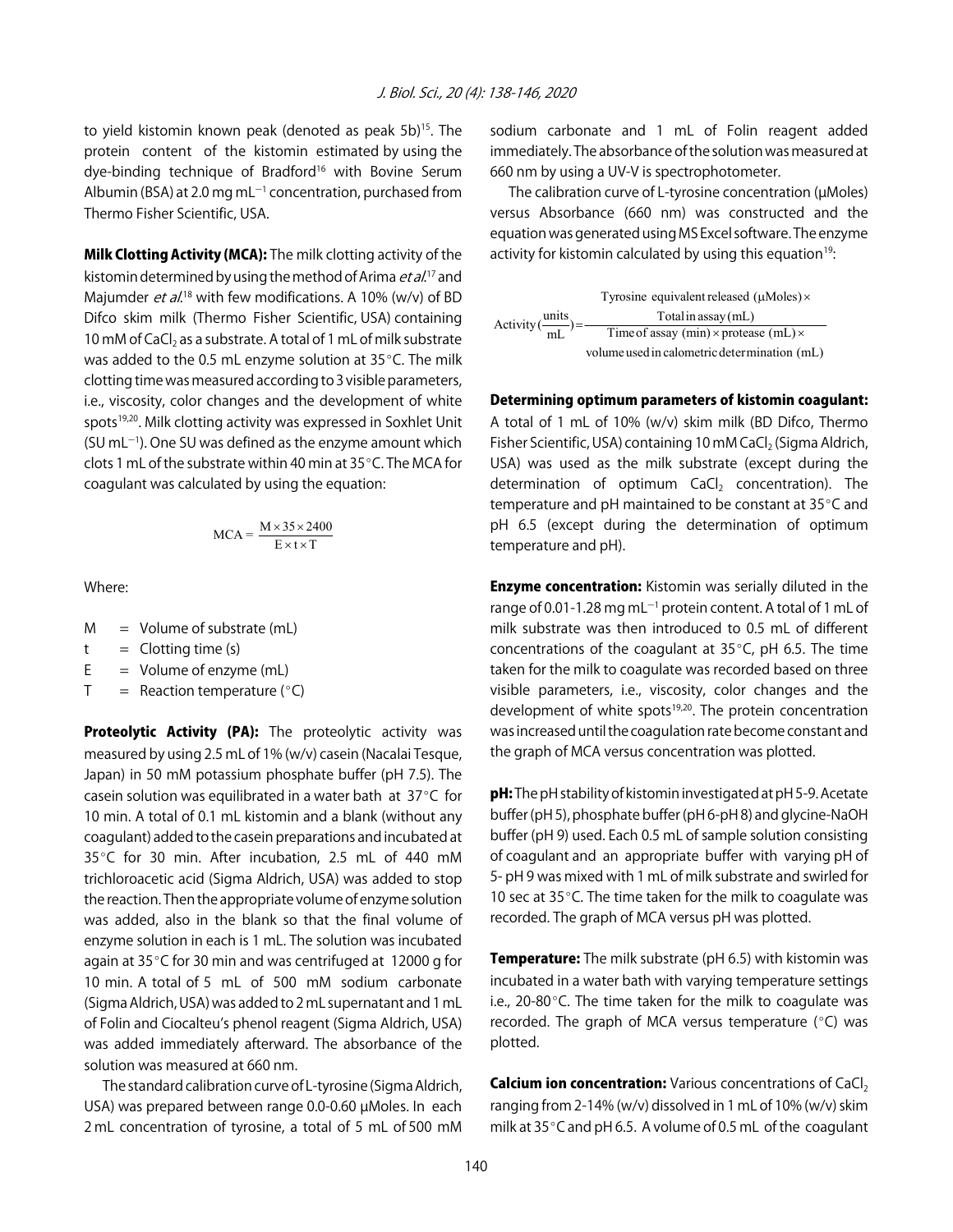was mixed with the skim milk and swirled for 10 sec. The time taken for the milk to coagulate was recorded. The graph of MCA vs. CaCl<sub>2</sub> concentration (w/v) was plotted.

Substrate specificity of kistomin: Substrate specificity of coagulant was determined by using a substrate range of 0.05-5.0 mg mL<sup>-1</sup> for <sub>κ</sub>-casein and β-casein while 0.05-8.0 mg mL<sup>-1</sup> of  $\alpha$ -casein (all purchased from Sigma Aldrich, USA). The substrates were dissolved in 50 mM potassium phosphate buffer (pH 6.5) and were serially diluted. The reaction was initiated by adding 100 µL (0.015 mg) of kistomin and was incubated for 10 min at 48 $\degree$ C.

The reaction stopped by adding 900 µL of trichloroacetic acid (TCA) and the solution was incubated for 30 min. After incubation, the solution was centrifuged at 12000 g for 10 min. One milliliter of supernatant was mixed with 900 µL of 500 mM sodium carbonate and 100 µL of Folin reagent. The absorbance of the solution was measured at 660 nm. The substrate specificity of kistomin toward substrates was compared by using the  $K_m$  value calculated by the Michaelis Menten equation with nonlinear regression by using GraphPad Prism 7 software.

#### Effects of protease inhibitor and metal ions on kistomin

activity: All materials for this experiment sourced from Sigma Aldrich, USA. The effects of various metal ions and protease inhibitors were determined by using 2% (w/v) of casein dissolved in 50 mM potassium phosphate buffer (pH 6.5) as a substrate. A total of 100 µL of 20 mM of various metal ions (CuSO<sub>4</sub>, MgCl<sub>2</sub>, MgSO<sub>4</sub>, FeSO<sub>4</sub>, Pb (NO<sub>3</sub>)<sub>2</sub>, HgCl<sub>2</sub>, BaCl<sub>2</sub>, MnSO<sub>4</sub> and CaCl<sub>2</sub>) and protease inhibitor: 10 mM PMSF, 1 mM Pepstatin A, 10 mM EDTA, 5 mM Iodoacetamide and 10 mM 1,10 phenanthroline was pre-incubated with 100 µL (0.015 mg) protease for 10 min in  $48^{\circ}$ C. One milliliter of the substrate was then added to each tube containing the mixture of the enzyme and metal ions/inhibitor.

The solution was incubated in the water bath for 30 min at  $48^{\circ}$ C and the reaction was stopped by adding 900 µL of trichloroacetic acid (TCA). The solution was incubated for 10 min. After incubation, the solution was centrifuged at 12000 g for 10 min. One milliliter of supernatant was mixed with 900 µL of 500 mM sodium carbonate and 100 µL of Folin reagent. The absorbance of the solution was measured at 660 nm. The residual activities were determined and compared to the control which prepared by preincubating the enzyme with buffer and corresponds to 100% activity.

#### RESULTS AND DISCUSSION

The values determined for MCA, PA and ratio of MCA/PA of kistomin were 810.44 $\pm$ 42.45 SU mL $^{-1}$ , 1.39 $\pm$ 0.01 U mL $^{-1}$  and 583.05, respectively. In general term Milk Coagulating Activity (MCA) is the ability of the rennet to aggregate milk by cleaving the amino acid of Phe<sub>105</sub>-Met<sub>106</sub> of  $\kappa$ -casein<sup>21</sup>. The high value of MCA indicating that the enzyme has good potential as a coagulant in the dairy industry. The second property is Proteolytic Activity (PA) which is the ability of the coagulant to cleave any bond of casein<sup>22</sup>. A high value of Milk Clotting Activity/Proteolytic Activity (MCA/PA) reflects an excellent end product of cheese with desirable firmness with no bitter flavors. The high ratio of MCA/PA is considered a good coagulant so the higher the value, the better the coagulant and its generally indicates the restricted degradation of casein substrate<sup>23-25</sup>. The major drawback of the protease extracted from most plant sources has the excessive proteolytic nature and low MCA/PA ratios which limited their use in cheese manufacturing such as ginger, curcumin or hieronyma in protease<sup>26,27</sup>. The measured value of 583 for kistomin found higher than 367 for papain. Papain has been suggested not useful as a coagulant due to the bitterness of the curd obtained28. Although the MCA/PA ratio calculated for kistomin better than papain nevertheless not possible to ascertain whether this MCA/PA ratio obtained is suitable as a dairy industry protease as there is no sufficient data available on the lower cut-off value for the ratio.

As shown in Fig. 1 the several factors affecting the enzymatic reaction of kistomin in milk clotting. The profiles of the graphs were as expected of an enzyme reacting on a substrate. Initially, to determine the optimum enzyme concentration the temperature and pH maintained constant to 35 $\degree$ C and pH7, respectively while CaCl<sub>2</sub> given more than 10 mM. The clotting activity was expressed in Soxhlet Unit (SU). One Soxhlet Unit (SU) of milk clotting activity was defined  $as<sup>29</sup>$  the amount of enzyme required to coagulate 1 mL of the substrate within 40 min at 35°C. The clotting activity increase when enzyme concentration increased because of a higher level of proteolysis of kappa casein $19$ . The optimum concentration of 0.76 mg mL $^{-1}$  determined based on Fig. 1a as the highest milk clotting activity achieved by kistomin. Consequently, all other optimum conditions for kistomin with the highest milk clotting activity determined to be  $48^{\circ}$ C for temperature (Fig. 1b),  $pH$  6.5 (Fig. 1c) and CaCl<sub>2</sub> concentration of 8% w/v (Fig. 1d).

Figure 2a,b showed the milk clotting time of kistomin under optimum conditions for temperature, pH as well as concentrations of enzyme and CaCl<sub>2</sub>. The images viewed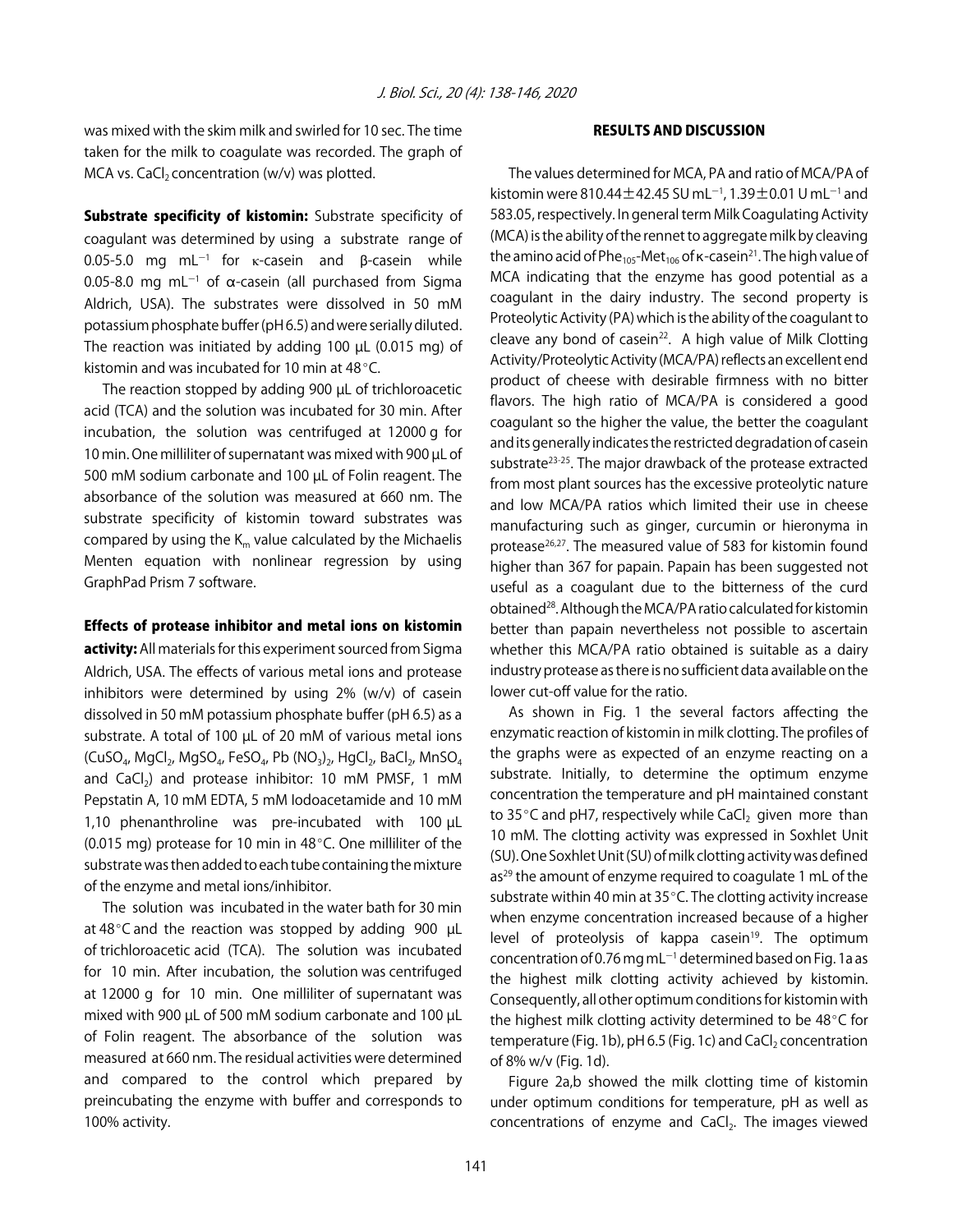J. Biol. Sci., 20 (4): 138-146, 2020



Fig. 1(a-d): Graph of (a) Milk clotting activities versus enzyme concentration, (b) Temperature, (c) pH, (d) CaCl<sub>2</sub> concentration Values are the Mean $\pm$ Standard Deviation, n = 4



Fig. 2(a-b): Coagulating activity of kistomin on milk at optimum parameters (a) Before Coagulation (b) After coagulation The coagulation time determined (n = 4) at optimum conditions of kistomin: Enzyme concentration of 0.76 mg mL<sup>-1</sup>, 48°C for temperature, pH 6.5 and CaCl2 concentration of 8% (w/v). Observation under light microscope at low magnification (100X) of; (a) Control, bovine skim milk and (b) Coagulated by kistomin

under microscopic magnification clearly showed the formation of gaps represented by whey after milk coagulated. The observation before coagulation showed milk without any aggregation of casein micelles however subsequently obvious colloidal structure of aggregation occurred.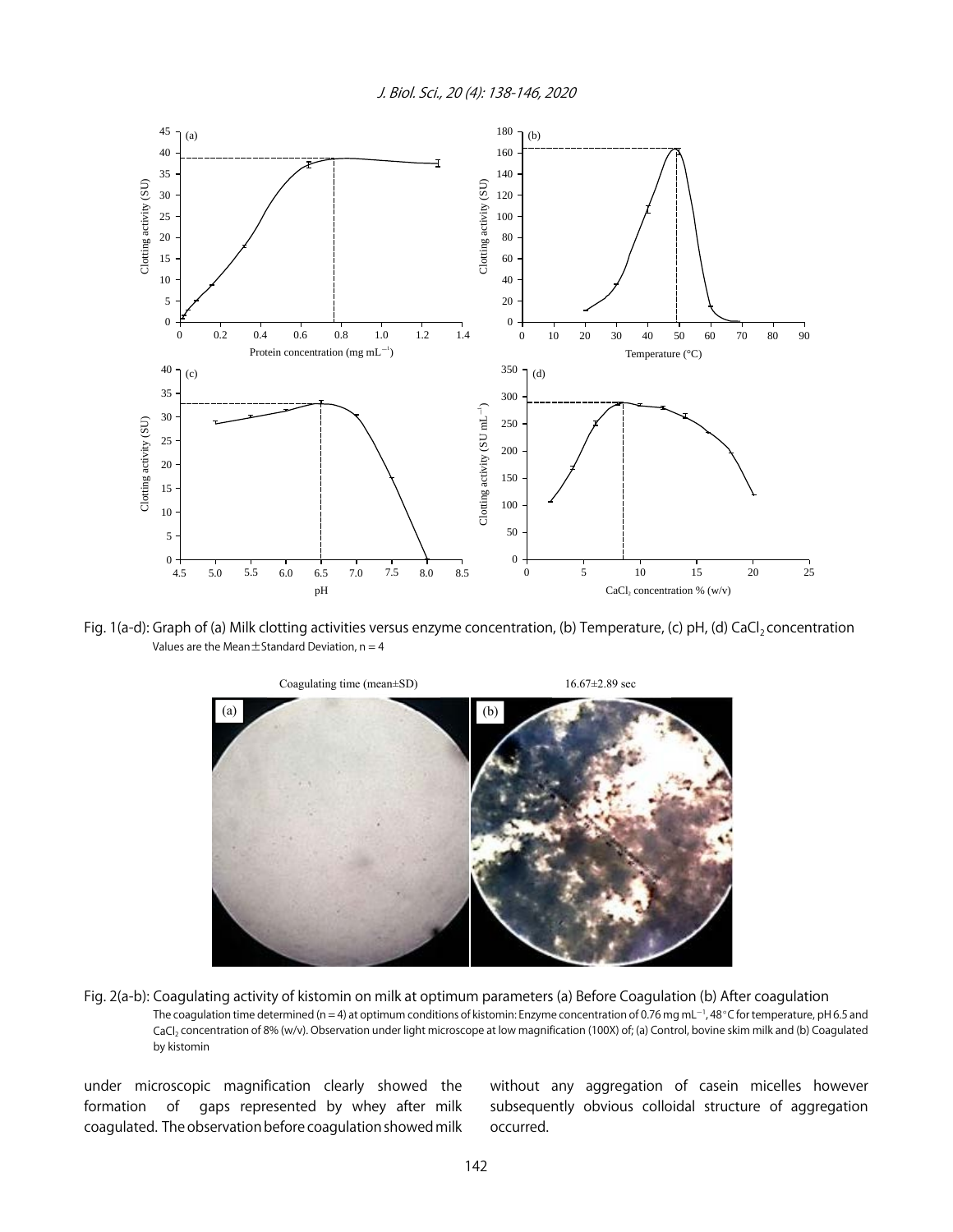The optimum temperature<sup>30</sup> for metalloproteinase enzyme stated between  $37-55$  °C. The optimum temperature for kistomin reduced the risk of contamination by mesophilic microorganisms that able to grow at a moderate temperature between  $20-45^{\circ}$ C and with optimum growth temperature between 30-39 $\degree$ C. The elevation of temperature additionally favors substrate and product solubility, increases reaction rates for reducing viscosity and for increasing the diffusion coefficients of substrates<sup>31</sup>. Higher than room temperature is favored for the milk coagulant in the dairy industry. The commercial calf rennet shows the optimum temperature between 39-45.5°C<sup>15,19,32</sup>. Genetically engineered calf chymosin for cheese production found with an optimum temperature of  $45^{\circ}C^{33}$ . This shows that kistomin has potential as a coagulant in the cheese industry as it has a broad range of thermal stability and has a high optimum temperature. Additionally, if required in the future, a recombinant kistomin variant can be generated to lower the optimum temperature in reducing the cost of cheese production.

The kistomin is shown to be favorable in the acidic environment as it stable at pH 5 to pH 6.9 with an optimum pH at 6.5. The amino acid sequence of kistomin was computed by using ProtParam tool-ExPASy online software and the results showed that the total number of negatively charged residues (Aspartic acid and Glutamic acid) is higher than the total number of positively charged residues (Arginine and Lysine)<sup>34</sup>. This protein also moderately stable at pH 7 which maintained 71% of its activity. In comparison to the chymosin (industrial rennet) found to cleave κ-casein of milk at the optimum pH between 5.1-5.5<sup>35</sup>. In industry additional cost required to be considered to adjust pH to be highly acidic or basic.

The addition of calcium chloride was reported to affect the milk coagulation as it reduces the milk coagulation time<sup>36</sup>. Calcium chloride speeds up the milk coagulation as calcium ions reduced the electrostatic resistance of micelles by neutralizing the surface charge on casein micelles<sup>4</sup>. The calcium ions also form bridges between micelles of para casein indicating that the more there are calcium ions in milk, the more there will be linkage<sup>19</sup>. This promotes the aggregation of casein micelles and leads to faster milk coagulation. However, the addition of calcium chloride beyond what is required leads to the rate of milk clotting activity to gradually decrease. This is due to the high concentration of calcium chloride,  $Ca<sup>2+</sup>$  ions present inhibits the milk clotting network<sup>19</sup>. It is therefore necessary in providing the optimum or even slightly lower concentration of CaCl<sub>2</sub> rather than resorting to excess for milk clotting activity.

|  |  |  | Table 1: Kistomin specificity toward various casein substrates |
|--|--|--|----------------------------------------------------------------|
|--|--|--|----------------------------------------------------------------|

| Substrate        | $V_{\text{max}}$ (µmoL min <sup>-1</sup> )                   | $K_m$ (mM)         |
|------------------|--------------------------------------------------------------|--------------------|
| κ-casein         | $0.0275 \pm 0.0019$                                          | $27.15 \pm 5.277$  |
| $\alpha$ -casein | $0.0406 \pm 0.0013$                                          | $38.10 \pm 2.090$  |
| β-casein         | $0.0719 \pm 0.0065$                                          | $114.50 \pm 16.67$ |
|                  | Material and also Material Cases deput descriptions of the A |                    |

Values are the Mean $\pm$ Standard deviation, n = 4

| Protease inhibitor                                 | Activity $(\%)\pm SD$ |
|----------------------------------------------------|-----------------------|
| Control (no inhibitor)                             | 100                   |
| PMSF (serine inhibitor)                            | $64.99 \pm 2.77$      |
| EDTA (metalloproteinase inhibitor)                 | $\Omega$              |
| lodoacetamide (cysteine protease inhibitor)        | $81.43 \pm 3.48$      |
| Pepstatin A (aspartic protease inhibitor)          | $88.58 \pm 6.39$      |
| 1, 10-phenanthroline (metalloproteinase inhibitor) |                       |

Values are the Mean $\pm$ Standard Deviation, n = 4

Table 1 compared the  $V_{max}$  and the  $K_m$  of  $\alpha$ -casein,  $\beta$ -casein and  $\kappa$ -casein by kistomin. The results showed the  $V_{\text{max}}$ and  $K_m$  value of kappa-casein is the lowest,  $0.0275\pm0.0019$   $\mu$ moL min $^{-1}$  and  $27.15\pm5.277$  mM, respectively. This indicated kistomin has a high affinity towards kappa casein and potentially preferred cleaving it to curd and whey fastest. The major enzyme of calf rennet, chymosin has been extensively used in the production of cheese to produce a stable curd with good flavor due to its high specificity for  $\kappa$ -casein<sup>37</sup>. The specificity of kistomin for casein was similar to chymosin which extensively cleaved κ-casein and promoted very slight hydrolysis of β-casein. The specificity of kistomin on  $\kappa$ -casein followed by  $\alpha$ -casein. This can avoid the bitterness development of cheese which is considered as a defect in cheese. It has been reported that the hydrolysis of casein especially β-casein generates hydrophobic peptides which when accumulating is responsible for the bitterness of dairy products. The higher the affinity towards \$-casein leads to the product of hydrophobic peptides hence becoming bitter cheese<sup>38</sup>. In this instance, it was found kistomin having a lower affinity towards β-casein based on higher  $K_m$ .

Table 2 showed the effect of protease inhibitors on kistomin. Kistomin was incubated with five different protease inhibitor and the residual activities of the protease were determined and compared with the control which corresponds to 100% of activity. Kistomin was completely inhibited in the presence of EDTA and 1,10-phenanthroline and the maintenance of activity in the presence of iodoacetamide (cysteine protease inhibitor), pepstatin A (aspartic protease inhibitor) and PMSF (serine inhibitor) inhibitors. Kistomin is a metalloprotease and as expected both EDTA and 1,10-phenanthroline inhibited it similar to previous observations<sup>14,39</sup>. EDTA and 1, 10-phenanthroline inhibit metalloprotease activity by lowering the concentration of metal ion and removed it from the active site of the enzyme<sup>40</sup>.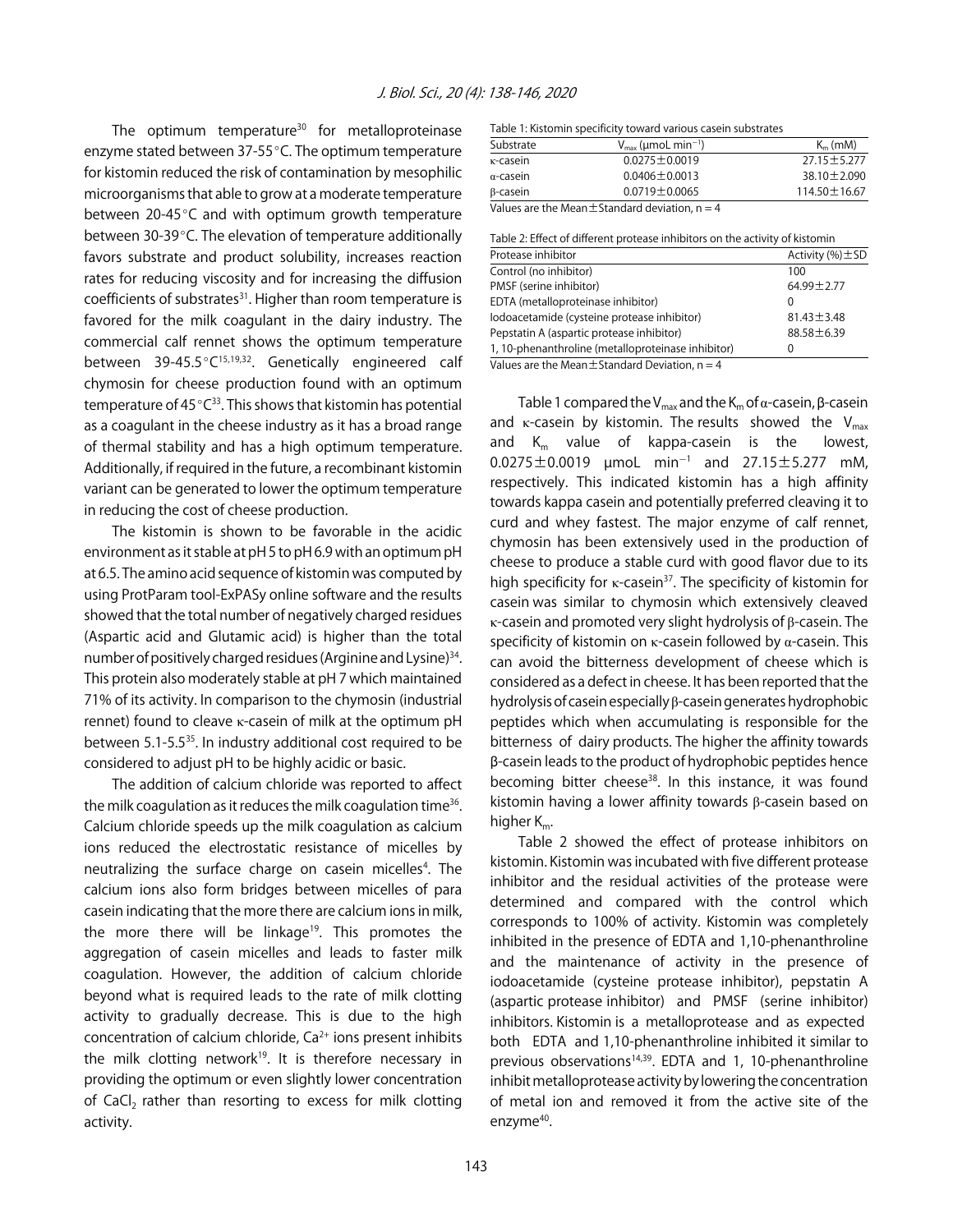



Values are the Mean $\pm$ Standard Deviation,  $n = 4$ 

Figure 3 showed the effects of metal ions on milk clotting activity of the kistomin enzyme. The addition of  $Mn^{2+}$ , Ba<sup>2+</sup> and  $Ca<sup>2+</sup>$  (in descending orders) significantly increased the enzyme activity. However, kistomin was inhibited by  $Hg^{2+}$ , Pb<sup>2+</sup> and Fe2+ ions. The effect of ions over protease stability because of interaction between them, with the formation of complexes such as ions used as cofactors, substrates and co-substrates<sup>31</sup>. Kistomin is a metalloprotease enzyme and this class of proteases is characterized by its requirement of divalent metal ions for its catalytic activity $37$ . Metalloprotease usually associated with  $Zn^{2+}$ , but other metals have been found at the active site of metalloproteases<sup>41-43</sup>, such as;  $Mn^{2+}$ , Ca<sup>2+</sup>, Mg<sup>2+</sup>,  $Cu^{2+}$  and  $Co^{2+}$ . Pb<sup>2+</sup> and Hg<sup>2+</sup> were found to be toxic when present in high amount. A similar result was found where the metalloprotease isolated from Oudemansiella radicata was inhibited<sup>44</sup> by Hg<sup>2+</sup>, Pb<sup>2+</sup> and Fe<sup>2+</sup>. Also, Hg<sup>2+</sup> also has been reported to inhibit keratinolytic metalloprotease from Microbacterium sp.<sup>45</sup>.

#### **CONCLUSION**

Kistomin is shown as a capable milk coagulant with MCA/PA ratio better than papain and having optimum conditions of 0.76 mg mL $^{-1}$  enzyme concentration, 48 $^{\circ}$ C temperature,  $pH6.5$  and  $8\%$  CaCl<sub>2</sub> concentration. Its affinity at least towards β-casein likely producing cheese with less bitter taste. Kistomin completely inhibited by EDTA and 1,10 phenanthroline verifying it as a metalloproteinase and required most the metal ion of  $Mn^{2+}$  as a cofactor.

#### ACKNOWLEDGMENT

The study was funded by Universiti Malaysia Pahang internal grant (RDU180375) and postgraduate grant (PGRS180354).

#### SIGNIFICANCE STATEMENT

This study discovered the kistomin function of coagulating milk to curd and whey. The study determined and revealed the protease MCA/PA ratio, rapid coagulation time, specificity towards kappa casein rather than beta-casein, its preferred cofactor and optimum conditions. Overall this work introduces a potential protease in its natural and homogenous state capable to coagulate milk to curd with important features highlighted. Its potential capabilities can be improved further by other researchers by genetic engineering to become an alternative coagulant to chymosin.

#### **REFERENCES**

- 1. Abd El-Salam, B.A.E.Y., O. Abd El-Hamid Ibrahim and H.A. El-Razek El-Sayed, 2017. Purification and characterization of milk clotting enzyme from artichoke (Cynara cardunculus L.) flowers as coagulant on white soft cheese. Int. J. Dairy Sci., 12: 254-265.
- 2. Amira, A.B., S. Besbes, H. Attia and C. Blecker, 2017. Milk-clotting properties of plant rennets and their enzymatic, rheological and sensory role in cheese making: A review. Int. J. Food Proper., 20: S76-S93.
- 3. Arima, K., J. Yu and S. Iwasaki, 1970. Milk-Clotting Enzyme from *Mucor pusillus* var. Lindt. In: Methods in Enzymology, Galluzzi, L. and N.P. Rudqvist (Eds.)., Elsevier, London, pp: 446-459.
- 4. Asoodeh, A. and H.M. Musaabadi, 2012. Purification and characterization of a thermostable neutrophilic metalloprotease from *Pseudomonas* sp. DR89. Iran. J. Biotechnol., 10: 120-128.
- 5. Badgujar, S.B and R.T. Mahajan, 2014. Nivulian-II a new milk clotting cysteine protease of Euphorbia nivulia latex. Int. J. Biol. Macromol., 70: 391-398.
- 6. Bradford, M.M., 1976. A rapid and sensitive method for the quantitation of microgram quantities of protein utilizing the principle of protein-dye binding. Anal. Biochem., 72: 248-254.
- 7. Egito, A.S., J.M. Girardet, L.E. Laguna, C. Poirson, D. Molle, L. Miclo, G. Humbert and J.L. Gaillard, 2007. Milk-clotting activity of enzyme extracts from sunflower and albizia seeds and specific hydrolysis of bovine κ-casein. Int. Dairy J., 17: 816-825.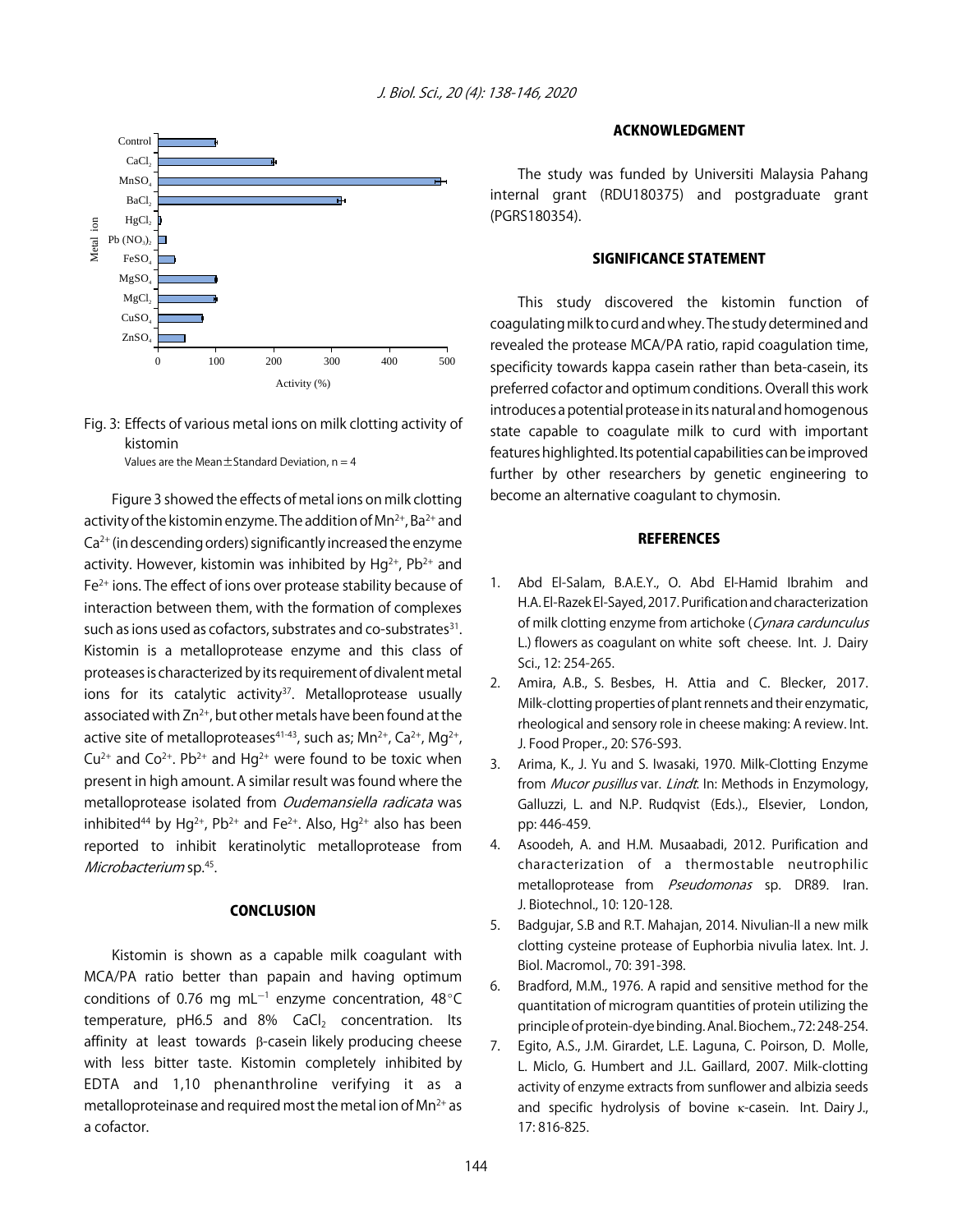- 8. Gasteiger, E., C. Hoogland, A. Gattiker, S. Duvaud, M.R. Wilkins, R.D. Appel and A. Bairoch, 2005. Protein Identification and Analysis Tools on the ExPASy Server. In: The Proteomics Protocols Handbook, Walker, J.M. (Ed.). 1st Edn., Humana Press, New Jersey, USA., ISBN-13: 978-1588295934, pp: 571-607.
- 9. Geng, X., R. Te, G. Tian, Y. Zhao, L. Zhao, H. Wang and T.B. Ng, 2017. Purification and characterization of a novel metalloprotease from fruiting bodies of Oudemansiella radicata. Acta Biochim. Pol., 64: 477-483.
- 10. Graham, S.C., C.S. Bond, H.C. Freeman and J.M. Guss, 2005. Structural and functional implications of metal ion selection in aminopeptidase P, a metalloprotease with a dinuclear metal center. Biochemistry, 44: 13820-13836.
- 11. Hase, C.C. and R.A. Finkelstein, 1993. Bacterial extracellular zinc-containing metalloproteases. Microbiol. Rev., 57: 823-837.
- 12. Hazra, S., R. Guha, G. Jongkey, H. Palui and A. Mishra et al., 2012. Modulation of matrix metalloproteinase activity by EDTA prevents posterior capsular opacification. Mol. Vision, 18: 1701-1711.
- 13. Hsu, C.C., W.B. Wu and T.F. Huang, 2008. A snake venom metalloproteinase, kistomin, cleaves platelet glycoprotein VI and impairs platelet functions. J. Thrombosis Haemostasis, 6: 1578-1585.
- 14. Hsu, C.C., W.B. Wu, Y.H. Chang, H.L. Kuo and T.F. Huang, 2007. Antithrombotic effect of a protein-type I class snake venom metalloproteinase, kistomin, is mediated by affecting glycoprotein Ib-von Willebrand factor interaction. Mol. Pharmacol., 72: 984-992.
- 15. Huang, T.F., M.C. Chang, H.C. Peng and C.M. Teng, 1992. A novel a-type fibrinogenase from Agkistrodon rhodostomasnake venom. Biochim. Biophys. Acta (BBA), Protein Struct. Mol. Enzymol., 1160: 262-268.
- 16. Hyslop, D.B., 2003. Enzymatic Coagulation of Milk. In: Advanced Dairy Chemistry-1 Proteins, Fox P.F. and McSweeney P.L.H. (Eds.)., Springer, US, ISBN: 978-1-4419- 8602-3, pp: 839-878.
- 17. Jollès, P. and A. Henschen, 1982. Comparison between the clotting of blood and milk. Trends Biochem. Sci., 7: 325-328.
- 18. Kamionka, M., 2011. Engineering of therapeutic proteins production in *Escherichia coli*. Curr. Pharm. Biotechnol., 12: 268-274.
- 19. Kappeler, S.R., H.J.M. van der Brink, H. Rahbek-Nielsen, Z. Farah, Z. Puhan, E.B. Hansen and E. Johansen, 2006. Characterization of recombinant camel chymosin reveals superior properties for the coagulation of bovine and camel milk. Biochem. Biophys. Res. Commun., 342: 647-654.
- 20. Kaye, N.M.C. and P. Jollès, 1978. Characterization of the amino acids of bovine fibrinogen involved in the fibrinogen-thrombin interaction of the blood clotting process. Comparison with the milk clotting process. Mol. Cell. Biochem., 20: 173-182.
- 21. Kumar, A., S. Grover, J. Sharma and V.K. Batish, 2010. Chymosin and other milk coagulants: Sources and biotechnological interventions. Crit. Rev. Biotechnol., 30: 243-258.
- 22. Landfeld, A., P. Novotna and M. Houska, 2002. Influence of the amount of rennet, calcium chloride addition, temperature and high-pressure treatment on the course of milk coagulation. Czech J. Food Sci., 20: 237-244.
- 23. Langholm Jensen, J., A. Mølgaard, J.C. Navarro Poulsen, M.K. Harboe and J.B. Simonsenet al., 2013. Camel and bovine chymosin: The relationship between their structures and cheese-making properties. Acta Crystallogr., Sect. D: Biol. Crystallogr., 69: 901-913.
- 24. Lemieux, L. and R.E. Simard, 1991. Bitter flavour in dairy products. I. A review of the factors likely to influence its development, mainly in cheese manufacture. Le Lait, 71: 599-636.
- 25. Majumder, R., S.P. Banik and S. Khowala, 2015. Purification and characterisation of K-casein specific milk-clotting metalloprotease from Termitomyces clypeatus MTCC 5091. Food Chem., 173: 441-448. Mamo, A. and N. Balasubramanian, 2018. Calf rennet production and its performance optimization. J. Applied Natural Sci., 10: 247-252.
- 26. Mazzi, M.V., S. Marcussi, G.B. Carlos, R.G. Stábeli and J.J. Franco et al., 2004. A new hemorrhagic metalloprotease from Bothrops jararacussusnake venom: Isolation and biochemical characterization. Toxicon, 44: 215-223.
- 27. Merheb-Dini, C., H. Cabral, R.S.R. Leite, L.M. Zanphorlin and D.N. Okamoto et al., 2009. Biochemical and functional characterization of a metalloprotease from the thermophilic fungus Thermoascus aurantiacus. J. Agric. Food Chem., 57: 9210-9217.
- 28. Najera, A.I., M. De Renobales and L.J.R. Barron, 2003. Effects of  $pH$ , temperature, CaCl<sub>2</sub> and enzyme concentrations on the rennet-clotting properties of milk: A multifactorial study. Food Chem., 80: 345-352.
- 29. Nasr, A.I.A.M., I.A.M. Ahmed and O.I. Hamid, 2016. Characterization of partially purified milk clotting enzyme from sunflower (Helianthus annuus) seeds. Food Sci. Nutr., 4: 733-741.
- 30. Rao, M.B., A.M. Tanksale, M.S. Ghatge and V.V. Deshpande, 1998. Molecular and biotechnological aspects of microbial proteases. Microbiol. Mol. Biol. Rev., 62: 597-635.
- 31. Rogelj, I., B. Perko, A. Francky, V. Penca and J. Pungerar, 2001. Recombinant lamb chymosin as an alternative coagulating enzyme in cheese production. J. Dairy Sci., 84: 1020-1026.
- 32. Rutherfurd, K.J. and H.S. Gill, 2000. Peptides affecting coagulation. Br. J. Nutr., 84: 99-102.
- 33. Sandra, S., M. Ho, M. Alexander and M. Corredig, 2012. Effect of soluble calcium on the renneting properties of casein micelles as measured by rheology and diffusing wave spectroscopy. J. Dairy Sci., 95: 75-82.